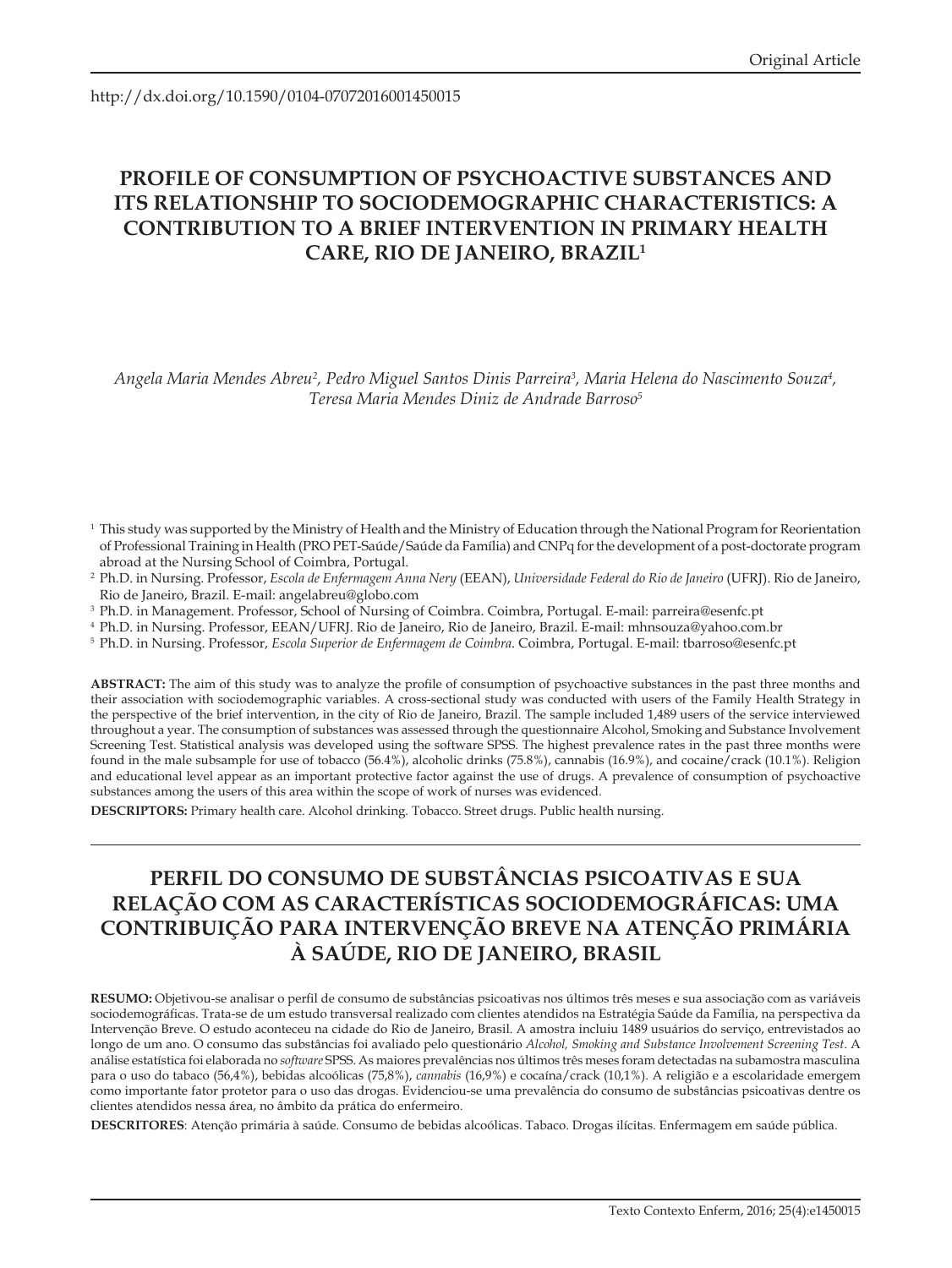# **PERFIL DEL CONSUMO DE SUSTANCIAS PSICOACTIVAS Y SU RELACIÓN CON LAS CARACTERÍSTICAS SOCIODEMOGRÁFICAS: UNA CONTRIBUCIÓN PARA INTERVENCIÓN BREVE EN LA ATENCIÓN PRIMARIA A LA SALUD, RIO DE JANEIRO, BRASIL**

**RESUMEN**: Se objetivó analizar el perfil de consumo de sustancias psicoactivas en los últimos tres meses y su asociación con las variables sociodemográficas. Se trata de un estudio transversal de los pacientes incluidos en la Estrategia Salud de la Familia en la perspectiva de la Intervención Breve. El estudio se llevó a cabo en la ciudad de Río de Janeiro, Brazil. La muestra estuvo constituida de 1498 usuarios del Servicio, entrevistados por el periodo de un año. El consumo de sustancias se evaluó mediante un cuestionario *Alcohol, Smoking and Substance Involvement Screening Test*. El análisis estadístico se realizó con el *software* SPSS. Las prevalencias en los últimos tres meses fue detectada en la submuestra masculina para el uso de tabaco (56,4%), bebidas alcohólicas (75,8%), *cannabis* (16,9%) y cocaína/crack (10,1%). La religión y la escolaridad emergen como importante factor para el uso de drogas. Se evidenció una prevalencia del consumo de sustancias psicoactivas, de la clientela atendida en esta área en el ámbito de la práctica del enfermero.

**DESCRIPTORES**: Atención primaria de salud. Consumo de bebidas alcohólicas. Tabaco. Drogas ilícitas. Enfermería en salud pública.

## **INTRODUCTION**

 The problems related to the use and abuse of psychoactive substances associated with the use of new prevalent abuse substances has become a serious public health problem nowadays.1-3 The United Nations Office on Drugs and Crime (UNODC), together with the World Health Organization (WHO), in their report on drugs treatment and care, pointed out that 205 million people use illicit drugs worldwide; 25 million consist of addicted people, including the use of drugs in the group of the 20 major risk factors for health in the world and one of the 10 main factors in developing countries.<sup>1</sup>

In this sense, the main study of prevalence of psychoactive substances conducted in Brazil in 2005 by the Brazilian Center for Psychotropic Drug Information (CEBRID) confirmed the prevalence of use of licit and illicit drugs, evidencing that 74.6% of the users had made use of alcohol at least once in life, followed by 44% for tobacco use, and 22.8% for use of illicit drugs. On the occasion it was also evidenced that the mean age for starting consumption was 16 years for tobacco and 17 years for alcohol and illicit drugs.<sup>4</sup>

The rapid emergence of new substances combined with the use of alcohol, crack, and other drugs and their relationship to accidents or situations of violence evidence the increased severity of the injuries and the reduced potential years of life of the population, exposing people to risk behaviors.<sup>1</sup> Accidents and violence represent the second cause of general mortality and the leading cause of death among people aged between 10 and 49 years. This profile persists in the historical series of the Mortality System of the Brazilian Ministry of Health in the past eight years.<sup>5</sup>

In general, drug users seek specialized services at an advanced stage of consumption. Therefore, it is possible to infer that the intervention at an early stage of the problem improves the prognosis, requiring the development of strategies of detection and brief interventions as a means of tracking in a population likely to use such substances. Thus, primary health care services consist in a privileged space for this initial tracking and follow-up. $6-8$ 

Therefore, the policy of the Ministry of Health for comprehensive care of users of alcohol and other drugs recommends that therapeutic and preventive actions for people who use these substances and their families be conducted in the community, establishing that care programs for this population provide comprehensive care in basic care units and non-specialized clinics through the Family Health Strategy (FHS), $5-8$  as through this comprehensive care health professionals have contact with a large number of people that should be approached in relation to the way they use alcohol and other drugs. It should be the preferred form of contact to users, the main gateway, and center of communication with the whole health care network.<sup>8</sup>

In this context, the use of concise, short-term therapeutic techniques has been an important element in the spectrum of care available to approach and treat users of alcohol and other drugs.<sup>6-9</sup> One of these techniques is the brief intervention (BI), a technique intended to modify the behavior of users in relation to the most used psychoactive substance that causes them problems, helping them to understand that such use puts them at risk, serving as a motivation for them to reduce or quit the use of drugs.<sup>6-7,9</sup>

Particularly, within primary care, BI consists in offering a brief feedback and advice aiming at motivating users of low and moderate risk psychoactive substances to change their way of using, creating a bond between their current habits of use and the associated risks/harms.7,9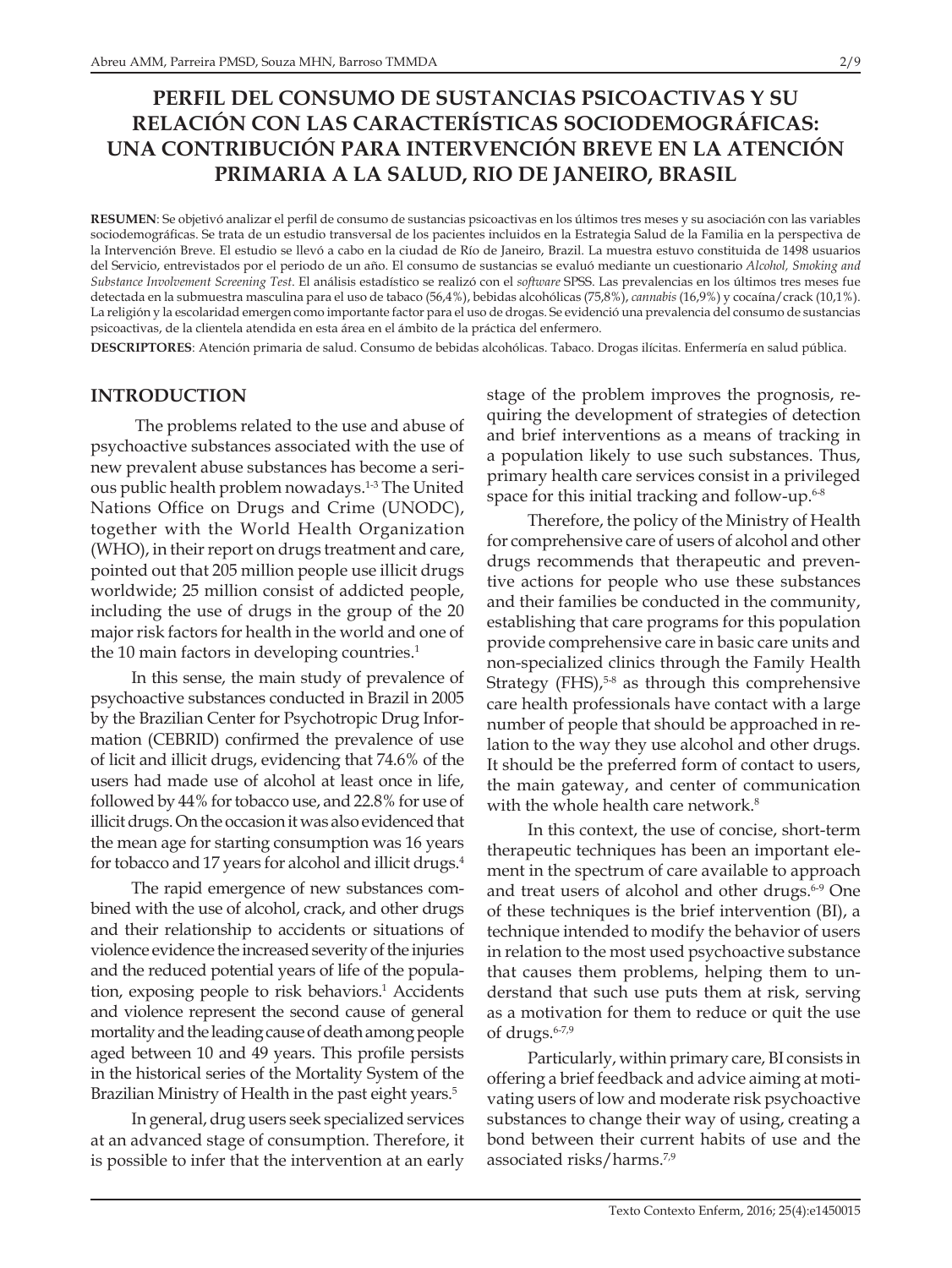Studies point out that triage, at primary care, may increase the probability of identification of individuals using substances in a consumption that, although non-addicted, is harmful or dangerous, enabling the professional to perform an intervention. Such detection, with the tracking, enables health professionals to have an opportunity to educate users on the risks of such substances.<sup>2,6-7,9-11</sup> Thus, a number of common health problems may be minimized under the perspective of primary health care.

The relevance of the present study in the area of FHS is emphasized in this context, taking into account the scarce national literature on the theme. Given the above, this study aimed at analyzing the profile of consumption of psychoactive substances in the past three months and its association with the sociodemographic variables in users of the FHS in the perspective of the brief intervention.

#### **METHOD**

This was a quantitative, descriptive, cross-sectional study conducted with users of a family health clinic that operates in the FHS model, consisting of 12 teams, responsible for the primary health care of nearly 40,000 people, located in the Complexo do Alemão, in the northern region of the city of Rio de Janeiro, Brazil. Each family health team is responsible for approximately 3,000 people.

Data were collected in the family health clinic in six work teams containing scholarship students tutored by the Labor Education Program for Health (PET-Health).10 The convenience sample consisted of 1,489 individuals aged over 18 years, both male and female, who went to the unit and were referred to the nursing service. The criterion of exclusion consisted in individuals that had no condition to answer the questionnaire due to mental disability.

Data collection occurred between July 2013 and July 2014, conducted by 12 nursing undergraduate scholarship students of the PET-Health program, previously trained to work as interviewers along with the nurses of these six teams, who had also been previously properly trained by the main researcher, tutor of the project, and responsible for the research. These students were distributed in the respective teams, and each one of them was present once or twice a week within the study period to collect data.

The instrument used in this study was the questionnaire Alcohol, Smoking and Substance Involvement Screening Test (ASSIST) version 3.1,9 with the sociodemographic profile. This triage ques-

tionnaire was developed by the WHO to detect the consumption of alcohol, tobacco, and other drugs (cannabis, cocaine/crack, amphetamines, sedatives, hallucinogens, inhalants, and opiates). Its use is indicated in the area of primary health care.

The scores of the answers of the ASSIST range from zero to 33 points; the total score value was used for each psychoactive substance for the execution of statistical tests. However, the levels range from casual use, abuse, and addiction. The range from 0 to 3 is considered as casual use, scores from 4 to 26 indicate abuse, and 27 or more suggests addiction. It is important to mention that the scoring to assess the pattern of consumption of alcohol differs from the other substances. Alcohol presents a higher tolerance, with scores ranging from 0 to 10 as indicative of casual use; between 11 and 26 as indicative of abuse; and scores above 27 as indicative of addiction.9,12 This instrument aims at identifying, in primary health care, the levels of risk for the substances, classifying individuals in low, moderate, and high risk consumption of the nine classes of mentioned psychoactive substances within the past three months and also throughout the life of each participant.

The sociodemographic characterization variables used included gender, age, educational level, religion, marital status, and family income. This study aimed at analyzing the profile of consumption of psychoactive substances in the past three months and its relationship to the sociodemographic variables. As the sample presents a high "n" and based on the central limit theorem, parametric statistics were used. However, a correlation of Spearman was presented to assess association between the variables, as "educational level" is a variable of ordinal measurement level. Student's t-test and ANOVA were also used to assess differences of means for two or more groups using the software Statistical Package for the Social Sciences (SPSS) version 22.0, establishing a level of statistical significance for p<0.05.

The ethical procedures of the study were represented by the approval by the Research Ethics Committee of the Municipal Secretariat of Health and Civil Defense of Rio de Janeiro under protocol 132/09 and through the signature of a free and informed consent form by the individuals who agreed to participate in the study.

### **RESULTS**

In relation to the sociodemographic profile in general, the present study showed that 78.1% of the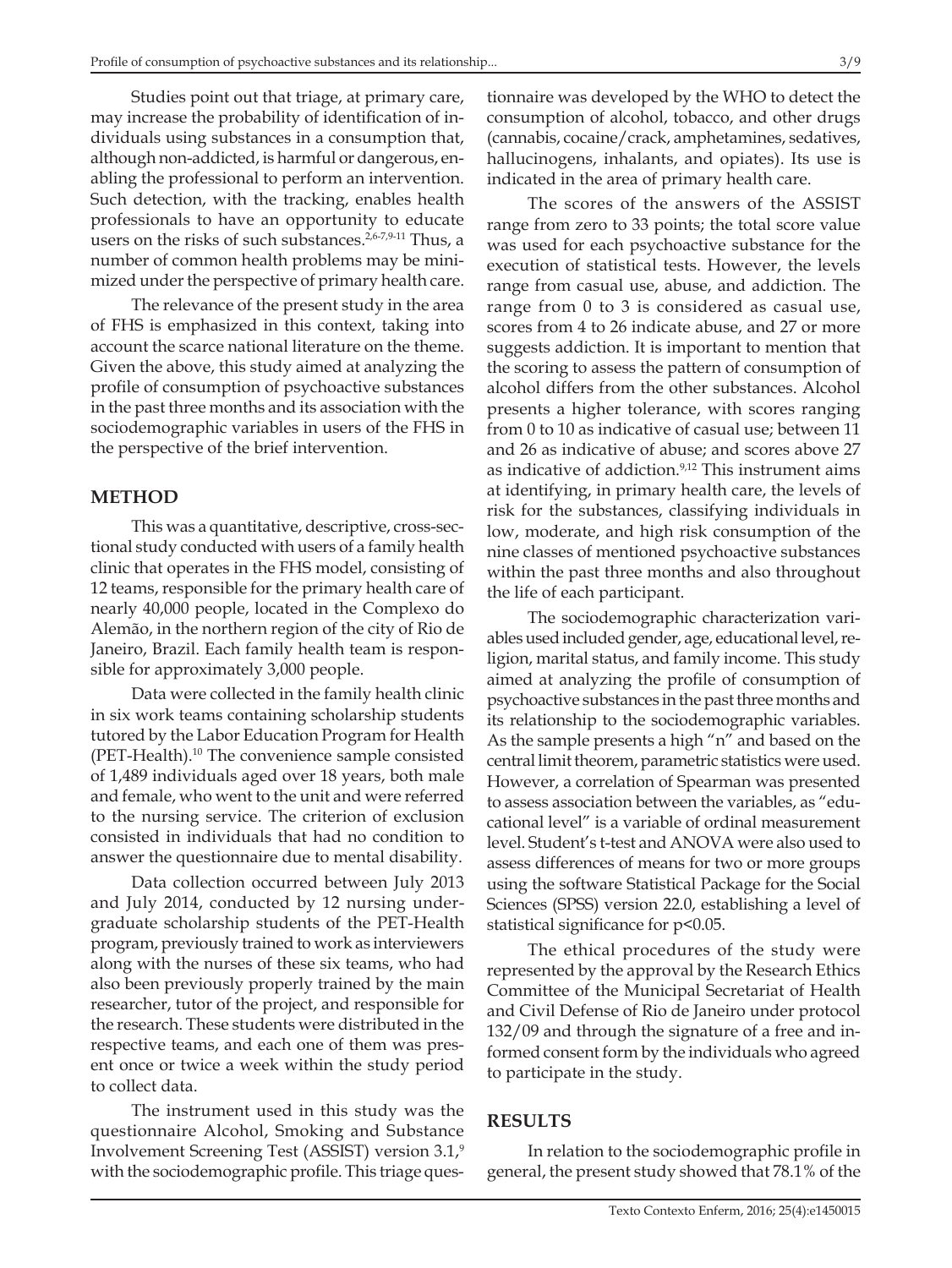studied population consisted of female individuals, and their age ranged between 18 and 85 years, with a mean of 39 years and standard deviation of 15.3. Regarding their marital status, 58.8% of them were married, whereas 23.9% were single. As for their educational level, 34.0% of the individuals had not completed primary school, 16.4% concluded primary school, 22.6% completed secondary school, 15.9% had not completed secondary school, and 2.7% had a university degree. Of the 77.8% who reported to practice a religion, 47.5% were catholic and 48.3% were evangelical. Regarding family income, a prevalence of 55.0% was found between one and two minimum wages, followed by 14.5% with income below a minimum wage, and 13.9% with income between two and three minimum wages.

Analysis of Table 1, regarding the relationship between the sociodemographic variables and the risk of consumption of psychoactive substances in the past three months shows that, in a nonspecific manner, the risk of consumption of substances is associated.

Age is correlated in a negative manner with the risk of consumption of alcoholic drinks (r=-.08; p<.01), cannabis (r=-.10; p<.01), and inhalants (r=- .06; p<.05), i.e., increased ages reduce the risk in these three consumptions.

Educational level is negatively related to the use of tobacco ( $r=-13$ ;  $p<0.05$ ), alcoholic drinks  $(r=-.061; p<.05)$ , and cocaine  $(r=-.56; p<.05)$ ; such relations are significant. Thus, the higher the educational level, the lower the consumption of these substances.

Income is negatively correlated with consumption of tobacco ( $r=-10$ ;  $p<01$ ), i.e., the higher the income, the lower the consumption of tobacco; such relation is statistically significant.

**Table 1 – Correlations between the sociodemographic variables and the risk of consumption of psychoactive substances in the population assisted by the family health strategy, Rio de Janeiro, Brazil. 2013-2014. (n=1,489)**

|                              | 1 | $\overline{2}$ | 3                | 4      | 5                | 6      | 7                | 8                | 9                | 10     | 11               | 12               |
|------------------------------|---|----------------|------------------|--------|------------------|--------|------------------|------------------|------------------|--------|------------------|------------------|
| $1 - Age$                    |   | $-.27+$        | $.08+$           | .05    | $-.08+$          | $-10+$ | $-.04$           | $-.05$           | $-.06*$          | .04    | $-.04$           | .00              |
| 2 - Educational level        |   |                | .22 <sub>†</sub> | $-13+$ | $-.06*$          | $-.00$ | $-.06*$          | .00              | .00              | .02    | $-.05$           | .02              |
| 3 - Income                   |   |                |                  | $-10+$ | $-.01$           | $-.03$ | $-.03$           | $-.02$           | $-.02$           | $-.01$ | $-.03$           | $-.02$           |
| 4 - Tobacco                  |   |                |                  | 1      | .35 <sub>†</sub> | $.21+$ | .13 <sub>†</sub> | .10 <sub>†</sub> | $.07*$           | .04    | .08 <sub>†</sub> | $-.02$           |
| 5 - Alcohol                  |   |                |                  |        | 1                | $.16+$ | .13 <sub>†</sub> | $.11+$           | .08 <sub>†</sub> | $.06*$ | $.08+$           | $-.03$           |
| 6 - Cannabis                 |   |                |                  |        |                  |        | .40†             | $.33+$           | $.23+$           | .04    | $.28+$           | $.05*$           |
| 7 - Cocaine                  |   |                |                  |        |                  |        |                  | $.25+$           | $.29+$           | $.07+$ | .36†             | .07 <sub>†</sub> |
| 8 - Stimulants/ amphetamines |   |                |                  |        |                  |        |                  | 1                | $.10+$           | $.26+$ | .52 <sub>1</sub> | $.11+$           |
| 9 - Inhalants                |   |                |                  |        |                  |        |                  |                  |                  | $.20+$ | $.20+$           | $-.01$           |
| 10 - Hypnotics               |   |                |                  |        |                  |        |                  |                  |                  | 1      | $.16+$           | .05              |
| 11 - Hallucinogens           |   |                |                  |        |                  |        |                  |                  |                  |        | 1                | .22 <sub>†</sub> |
| 12 - Opiates                 |   |                |                  |        |                  |        |                  |                  |                  |        |                  |                  |

\* Significant correlation for a level of significance p<.05; † Significant correlation for a level of significance p<0.01.

Student's t-test was used to assess the differences in the risk of consumption of psychoactive substances in the past three months according to gender, religion, and marital status. As shown on Table 2, there were significant differences in the risk of consumption of tobacco ( $M_{\text{(Male)}}$ =4.60  $M_{\text{(Fem)}}$ =3.45; p=.033), alcohol (M<sub>(Male)</sub>=4.90;  $M_{(Fem)}$ =2.88; p=.000), cannabis  $(M_{(Male)}^{\text{=}}=0.65; M_{(Fem)}^{\text{=}}=0.17; p = 0.036)$  and cocaine ( $M_{(Male)} = 47$ ;  $M_{(Fem)} = 11$ ; p=.054); the male gender presented higher mean scores. However, the highest levels of risk of consumption of hypnotics were observed in the female gender  $(M_{\text{Male}}=.11;$  $M_{(Fem)} = .45; p = .002$ .

Regarding the variable religion, lower scores of risk of consumption of tobacco, alcohol, cannabis, and cocaine were observed for those who reported to have a religion.

Considering marital status, higher levels of risk of consumption of tobacco and alcohol were observed for separated individuals; the differences among the different groups were significant. In relation to the use of hypnotics a higher mean score of consumption was observed for widowed individuals, with differences between the marital statuses  $(M_{(Married)} = .34; M_{(Single)} = .28; M_{(Separated)} = .43;$  $M_{(Widowed)}$ =1.19; p=.016).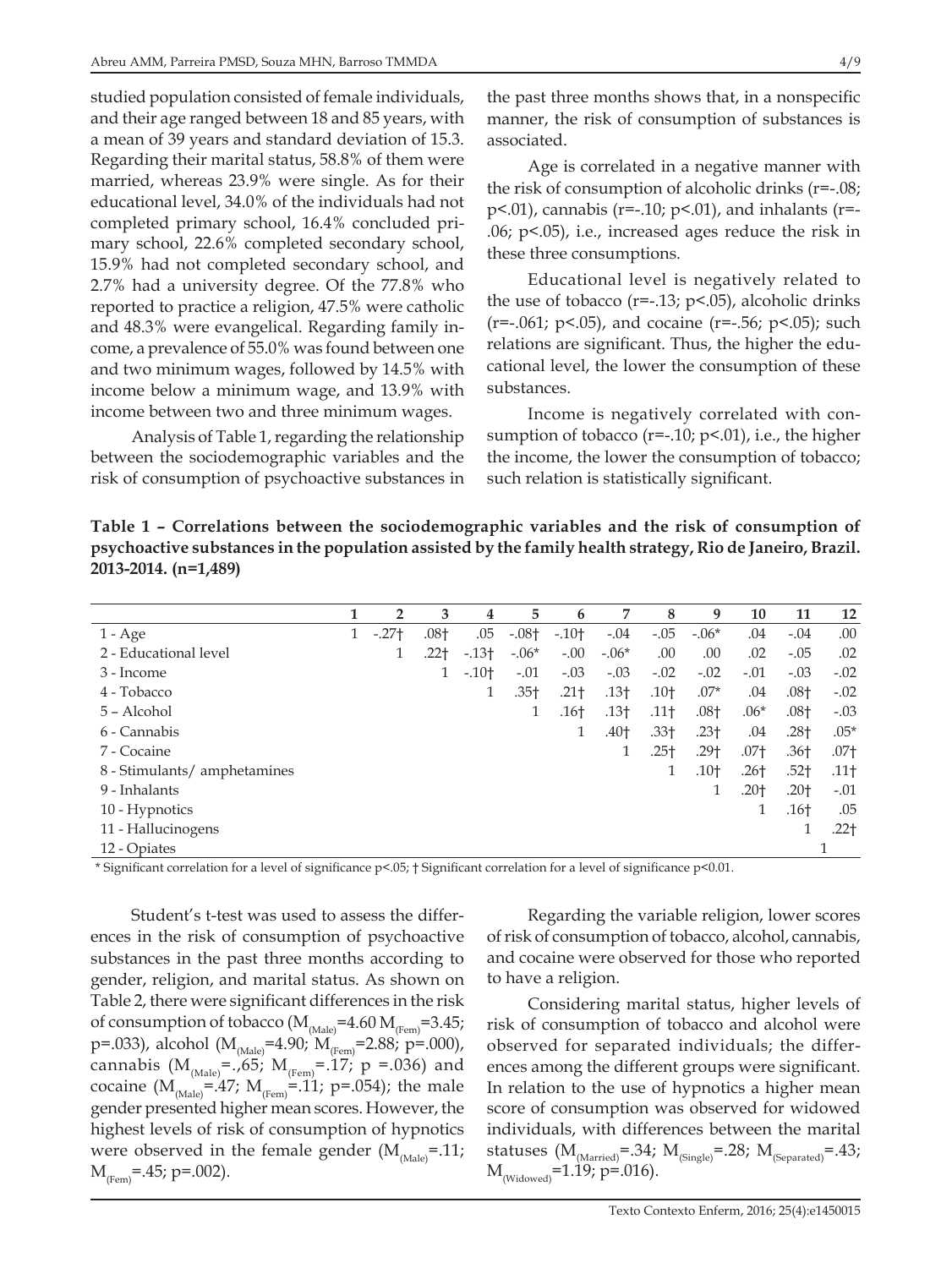**Table 2 – Difference of mean values in the scores of risk of consumption of psychoactive substances per gender, religion, and marital status in a sample receiving care in the FHS, Rio de Janeiro, Brazil. 2013-2014. (n=1,489)**

|                         | Male        |                            | Female           |                            |                   |                            |                     |                            |                  |               |
|-------------------------|-------------|----------------------------|------------------|----------------------------|-------------------|----------------------------|---------------------|----------------------------|------------------|---------------|
|                         | $\cal M$    | $\ensuremath{\mathit{SD}}$ | $\cal M$         | $\ensuremath{\mathit{SD}}$ | df                |                            | $\boldsymbol{t}$    |                            | p                |               |
|                         | 4.60        | 8.63                       | 3.45             | 7.95                       | 1486              |                            | 2.14                |                            | .033             |               |
|                         | Religion    |                            | No religion      |                            |                   |                            |                     |                            |                  |               |
| Tobacco                 | $M_{\rm }$  | $\ensuremath{\mathit{SD}}$ | М                | $\ensuremath{\mathit{SD}}$ | df                |                            | t                   |                            | $\,p\,$          |               |
|                         | 3.08        | 7.56                       | 5.60             | 9.37                       | 1422              |                            | 4.38                |                            | .000             |               |
|                         | Married     |                            | Single           |                            |                   |                            | Separated Widowed   |                            |                  |               |
|                         | $\mathbf M$ | ${\rm SD}$                 | M                | ${\rm SD}$                 | М                 | ${\rm SD}$                 | $\mathbf M$         | ${\rm SD}$                 | $\rm F$          | $\,p\,$       |
|                         | 3.02        | 7.28                       | 4.61             | 8.90                       |                   |                            | 5.52 9.73 4.46 8.07 |                            | 5.81             | .001          |
|                         | Male        |                            | Female           |                            |                   |                            |                     |                            |                  |               |
|                         | $\cal M$    | $\ensuremath{\mathit{SD}}$ | $\cal M$         | $\ensuremath{\mathit{SD}}$ | df                |                            | t                   |                            | $\,p\,$          |               |
|                         | 4.90        | 6.99                       | 2.88             | 5.42                       | 1486              |                            | 4.82                |                            | .000             |               |
|                         | Religion    |                            | No religion      |                            |                   |                            |                     |                            |                  |               |
| Alcohol                 | $\cal M$    | $\ensuremath{\mathit{SD}}$ | $\cal M$         | SD                         | df                |                            | $\boldsymbol{t}$    |                            | $\boldsymbol{p}$ |               |
|                         | 2.77        | 5.33                       | 4.38             | 6.23                       | 1422              |                            | 4.18                |                            | .000             |               |
|                         | Married     |                            | Single           |                            | Separated Widowed |                            |                     |                            |                  |               |
|                         | ${\cal M}$  | SD                         | $\cal M$         | $\ensuremath{\mathit{SD}}$ | $\boldsymbol{M}$  | $\ensuremath{\mathit{SD}}$ | ${\cal M}$          | $\ensuremath{\mathit{SD}}$ | $\cal F$         | $\,p\,$       |
|                         | 2.94        | 5.28                       | 4.06             | 6.30                       |                   |                            | 4.36 6.93 2.00 5.23 |                            | 6.47             | .000          |
|                         | Male        |                            | Female           |                            |                   |                            |                     |                            |                  |               |
|                         | ${\cal M}$  | $\ensuremath{\mathit{SD}}$ | $\cal M$         | $\ensuremath{\mathit{SD}}$ | df                |                            | $\boldsymbol{t}$    |                            | $\mathfrak{p}$   |               |
| Cannabis                | .65         | 4.07                       | $.17\,$          | 1.59                       | 1486              |                            | 2.11                |                            | .036             |               |
|                         | Religion    |                            | No religion      |                            |                   |                            |                     |                            |                  |               |
|                         | $\cal M$    | $\ensuremath{\mathit{SD}}$ | $\cal M$         | $\ensuremath{\mathit{SD}}$ | df                |                            | $\boldsymbol{t}$    |                            | $\boldsymbol{p}$ |               |
|                         | .17         | 1.54                       | .64              | 3.65                       | 1420              |                            | 2.35                |                            | .019             |               |
|                         | Married     |                            | Single           |                            |                   |                            | Separated Widowed   |                            |                  |               |
|                         | $\cal M$    | $\ensuremath{\mathit{SD}}$ | ${\cal M}$       | $\ensuremath{\mathit{SD}}$ | ${\cal M}$        | $\ensuremath{\mathit{SD}}$ | ${\cal M}$          | $\ensuremath{\mathit{SD}}$ | $\boldsymbol{F}$ | $\,p\,$       |
|                         | .22         | 2.25                       | .45              | 2.99                       | .31               | 1.43                       | .02                 | .19                        | 1.30             | .273          |
|                         | Male        |                            | Female           |                            |                   |                            |                     |                            |                  |               |
|                         | $\cal M$    | $\ensuremath{\mathit{SD}}$ | ${\cal M}$       | $\ensuremath{\mathit{SD}}$ | df                |                            | $\boldsymbol{t}$    |                            | $\,p\,$          |               |
|                         | .47         | 3.27                       | .11              | 1.54                       | 1485              |                            | 1.93                |                            | .054             |               |
|                         | Religion    |                            | No religion      |                            |                   |                            |                     |                            |                  |               |
| Cocaine                 | ${\cal M}$  | $\ensuremath{\mathit{SD}}$ | $\boldsymbol{M}$ | $\ensuremath{\mathit{SD}}$ | df                |                            | t                   |                            | $\,p\,$          |               |
|                         | .10         | 1.48                       | .44              | 2.93                       | 1422              |                            | 2.03                |                            | .043             |               |
|                         | Married     |                            | Single           |                            |                   |                            | Separated Widowed   |                            |                  |               |
|                         | ${\cal M}$  | $\ensuremath{\mathit{SD}}$ | ${\cal M}$       | $\ensuremath{\mathit{SD}}$ | ${\cal M}$        | $\ensuremath{\mathit{SD}}$ | ${\cal M}$          | $\ensuremath{\mathit{SD}}$ | F                | $\mathcal{P}$ |
|                         | .12         | 1.67                       | .32              | 2.70                       | .33               | 2.08                       | .00                 | .00                        | 1.44             | .230          |
|                         | Male        |                            | Female           |                            |                   |                            |                     |                            |                  |               |
|                         | М           | $\ensuremath{\mathit{SD}}$ | М                | $\ensuremath{\mathit{SD}}$ | df                |                            | $\boldsymbol{t}$    |                            | $\mathfrak{p}$   |               |
|                         | $.10\,$     | 1.88                       | .08              | $1.08\,$                   | 1486              |                            | .24                 |                            | .861             |               |
|                         | Religion    |                            | No religion      |                            |                   |                            |                     |                            |                  |               |
| Stimulants/amphetamines | $\mathbf M$ | ${\rm SD}$                 | $\mathbf M$      | ${\rm SD}$                 | df                |                            | $\boldsymbol{t}$    |                            | $\,p\,$          |               |
|                         | .05         | $.84\,$                    | .11              | 1.34                       | 1422              |                            | .90                 |                            | .485             |               |
|                         | Married     |                            | Single           |                            | Separated Widowed |                            |                     |                            |                  |               |
|                         | М           | $\ensuremath{\mathit{SD}}$ | $\boldsymbol{M}$ | $\ensuremath{\mathit{SD}}$ | M                 | $\ensuremath{\mathit{SD}}$ | $\cal M$            | $\ensuremath{\mathit{SD}}$ | $\boldsymbol{F}$ | $\,p\,$       |
|                         | $.05\,$     | .86                        | .21              | 2.27                       | .13               | $1.08\phantom{0}0.00$      |                     | $.00\,$                    | $1.40\,$         | .241          |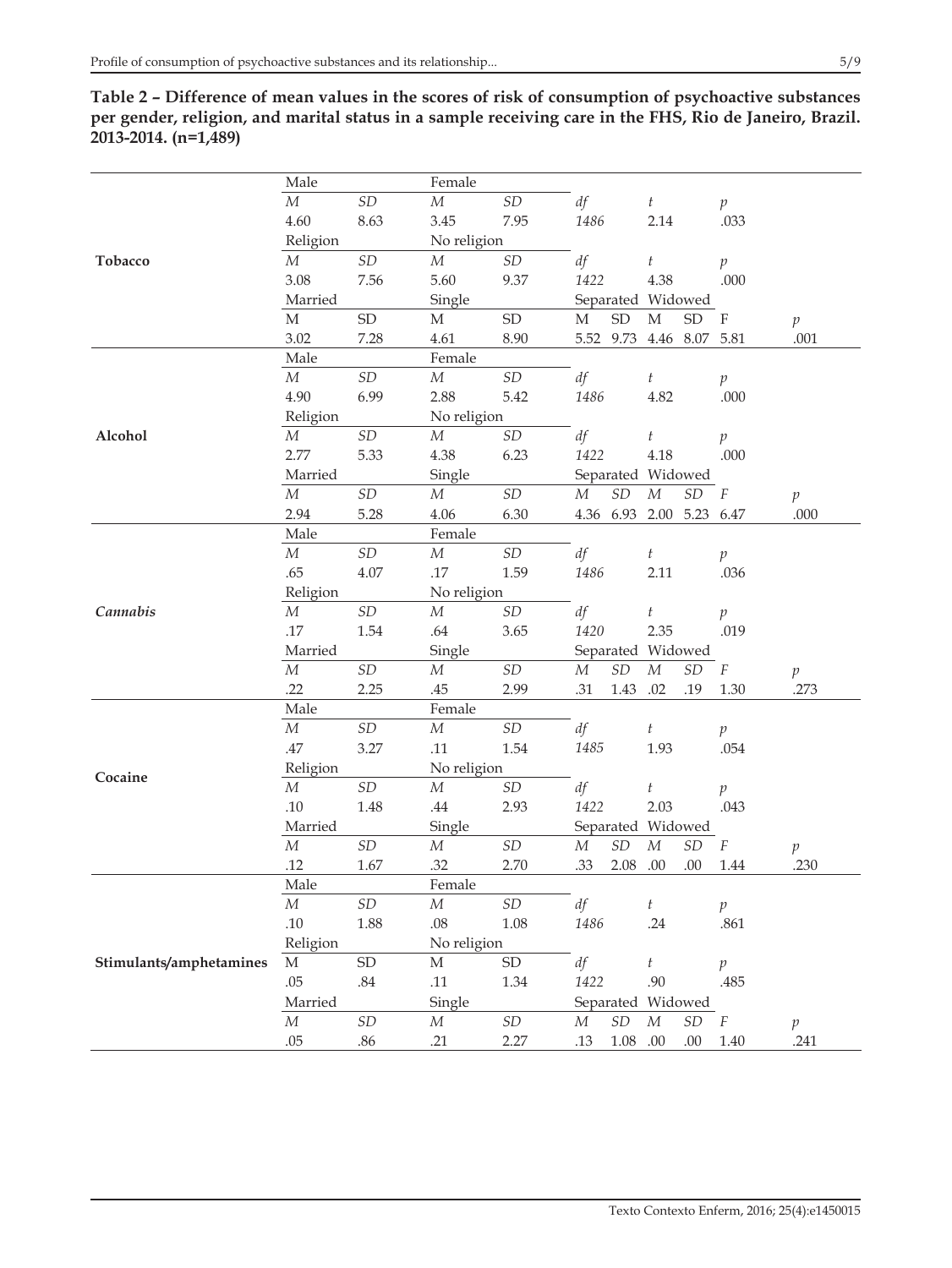|                  | Male       |                            | Female      |                            |                   |                            |                  |                            |                  |                  |
|------------------|------------|----------------------------|-------------|----------------------------|-------------------|----------------------------|------------------|----------------------------|------------------|------------------|
|                  | $\cal M$   | SD                         | $\cal M$    | $\ensuremath{\mathit{SD}}$ | df                |                            | $\boldsymbol{t}$ |                            | $\mathfrak{p}$   |                  |
|                  | .21        | 2.64                       | .04         | .33                        | 1480              |                            | 1.88             |                            | .269             |                  |
|                  | Religion   |                            | No religion |                            |                   |                            |                  |                            |                  |                  |
| <b>Inhalants</b> | $M_{\rm }$ | SD                         | $\cal M$    | $\ensuremath{\mathit{SD}}$ | df                |                            | $\boldsymbol{t}$ |                            | $\overline{p}$   |                  |
|                  | .02        | .57                        | $.17\,$     | 2.2                        | 1416              |                            | 1.18             |                            | .238             |                  |
|                  | Married    |                            | Single      |                            | Separated Widowed |                            |                  |                            |                  |                  |
|                  | $\cal M$   | SD                         | $\cal M$    | $\ensuremath{\mathit{SD}}$ | $\boldsymbol{M}$  | $\ensuremath{\mathit{SD}}$ | $\cal M$         | $\ensuremath{\mathit{SD}}$ | $\boldsymbol{F}$ | $\,p\,$          |
|                  | .06        | 1.28                       | .20         | 2.13                       | .00               | .00                        | .00              | .00                        | 1.13             | .333             |
|                  | Male       |                            | Female      |                            |                   |                            |                  |                            |                  |                  |
|                  | $\cal M$   | SD                         | $\cal M$    | $\ensuremath{\mathit{SD}}$ | df                |                            | $\boldsymbol{t}$ |                            | p                |                  |
|                  | .11        | 1.31                       | .45         | 2.85                       | 1484              |                            | $-3.10$          |                            | .002             |                  |
|                  | Religion   |                            | No religion |                            |                   |                            |                  |                            |                  |                  |
| Hypnotics        | $\cal M$   | SD                         | $\cal M$    | $\ensuremath{\mathit{SD}}$ | df                |                            | $\boldsymbol{t}$ |                            | $\mathfrak{p}$   |                  |
|                  | .34        | 2.47                       | .26         | 1.93                       | 1420              |                            | $-.61$           |                            | .545             |                  |
|                  |            | Married                    |             | Single                     |                   | Separated Widowed          |                  |                            |                  |                  |
|                  | $\cal M$   | $\ensuremath{\mathit{SD}}$ | $\cal M$    | $\ensuremath{\mathit{SD}}$ | $\cal M$          | $\ensuremath{\mathit{SD}}$ | ${\cal M}$       | $\ensuremath{\mathit{SD}}$ | $\boldsymbol{F}$ | $\boldsymbol{p}$ |
|                  | .34        | 2.51                       | .28         | 2.13                       | .43               | 2.57                       |                  | 1.19 4.70 3.46             |                  | .016             |
|                  | Male       |                            |             | Female                     |                   |                            |                  |                            |                  |                  |
|                  | $\cal M$   | $\ensuremath{\mathit{SD}}$ | $\cal M$    | SD                         | df                |                            | $\boldsymbol{t}$ |                            | $\mathfrak{p}$   |                  |
|                  | .10        | .16                        | .01         | $.44\,$                    | 1484              |                            | $-2.12$          |                            | .733             |                  |
|                  | Religion   |                            | No religion |                            |                   |                            |                  |                            |                  |                  |
| Hallucinogens    | $\cal M$   | SD                         | $\cal M$    | SD                         | df                |                            | $\boldsymbol{t}$ |                            | $\mathfrak{p}$   |                  |
|                  | .01        | 1.17                       | .01         | .44                        | 1420              |                            | $1.12\,$         |                            | .262             |                  |
|                  | Married    |                            | Single      |                            | Separated Widowed |                            |                  |                            |                  |                  |
|                  | $\cal M$   | $\ensuremath{\mathit{SD}}$ | $\cal M$    | $\ensuremath{\mathit{SD}}$ | $\cal M$          | $\ensuremath{\mathit{SD}}$ | ${\cal M}$       | $\ensuremath{\mathit{SD}}$ | $\cal F$         | $\,p\,$          |
|                  | $.00\,$    | .00                        | .06         | $.84\,$                    | .00               | .00                        | .00              | .00                        | 1.79             | .148             |
|                  | Male       |                            | Female      |                            |                   |                            |                  |                            |                  |                  |
|                  | $\cal M$   | SD                         | $\cal M$    | SD                         | df                |                            | $\boldsymbol{t}$ |                            | $\boldsymbol{p}$ |                  |
|                  | .01        | $.00\,$                    | .06         | $.10\,$                    | 1483              |                            | 2.12             |                            | .411             |                  |
|                  | Religion   |                            | No religion |                            |                   |                            |                  |                            |                  |                  |
| Opiates          | $\cal M$   | $\ensuremath{\mathit{SD}}$ | $\cal M$    | $\ensuremath{\mathit{SD}}$ | df                |                            | $\boldsymbol{t}$ |                            | $\boldsymbol{p}$ |                  |
|                  | .04        | .83                        | .06         | .13                        | 1420              |                            | .29              |                            | .809             |                  |
|                  | Married    |                            | Single      |                            | Separated Widowed |                            |                  |                            |                  |                  |
|                  | $\cal M$   | SD                         | $\cal M$    | $\ensuremath{\mathit{SD}}$ | $\cal M$          | $\ensuremath{\mathit{SD}}$ | $\cal M$         | $\ensuremath{\mathit{SD}}$ | $\cal F$         | $\mathcal{P}$    |
|                  | .29        | .54                        | .06         | $1.01\,$                   | .00               | .00                        | .26              | 2.20 2.25                  |                  | .081             |

M=mean; SD=standard deviation; df=degrees of freedom; F=statistics; p=statistical significance.

Table 3 shows, under the categories, the levels of risk for those who used psychoactive substances in the past three months, based on the score obtained in the ASSIST. Then, the low, moderate, and high risk percentage values are introduced, respectively, for all the substances. For alcohol, moderate risk 8.8% (131) and high risk 1.2% (18) were emphasized. For tobacco, 16.6% (247) of moderate risk and 3.5% (52) of high risk were pointed out. For the risk of consumption of cannabis, 1.5% (22) of moderate risk and 0.3% (4) of high risk were observed. The risk of consumption of hypnotics/sedatives reaches a percentage of 2.1% (31) for moderate risk and 0.3% (4) for high risk. Moderate risk of consumption of cocaine reaches the expression of 0.8% (12) with high risk of 0.3% (4). Stimulants showed moderate risk of 0.5% (8) and high risk of 0.1% (1). Opiates showed only 0.3% (5) of moderate risk. Inhalants presented moderate risk of 0.3% (5) and high risk of 0.1% (2). Hallucinogens presented 0.1% (1) for moderate risk.

**Table 3 – Distribution by classification of risk of each substance among the users of the family health strategy. Rio de Janeiro, Brazil. 2013-2014 (n=1,489)**

| <b>Substances</b> | n    | $\frac{0}{0}$ |
|-------------------|------|---------------|
| Alcohol           |      |               |
| Low risk          | 1340 | 90.0          |
| Moderate risk     | 131  | 8.8           |
| High risk         | 18   | 12            |
| Tobacco           |      |               |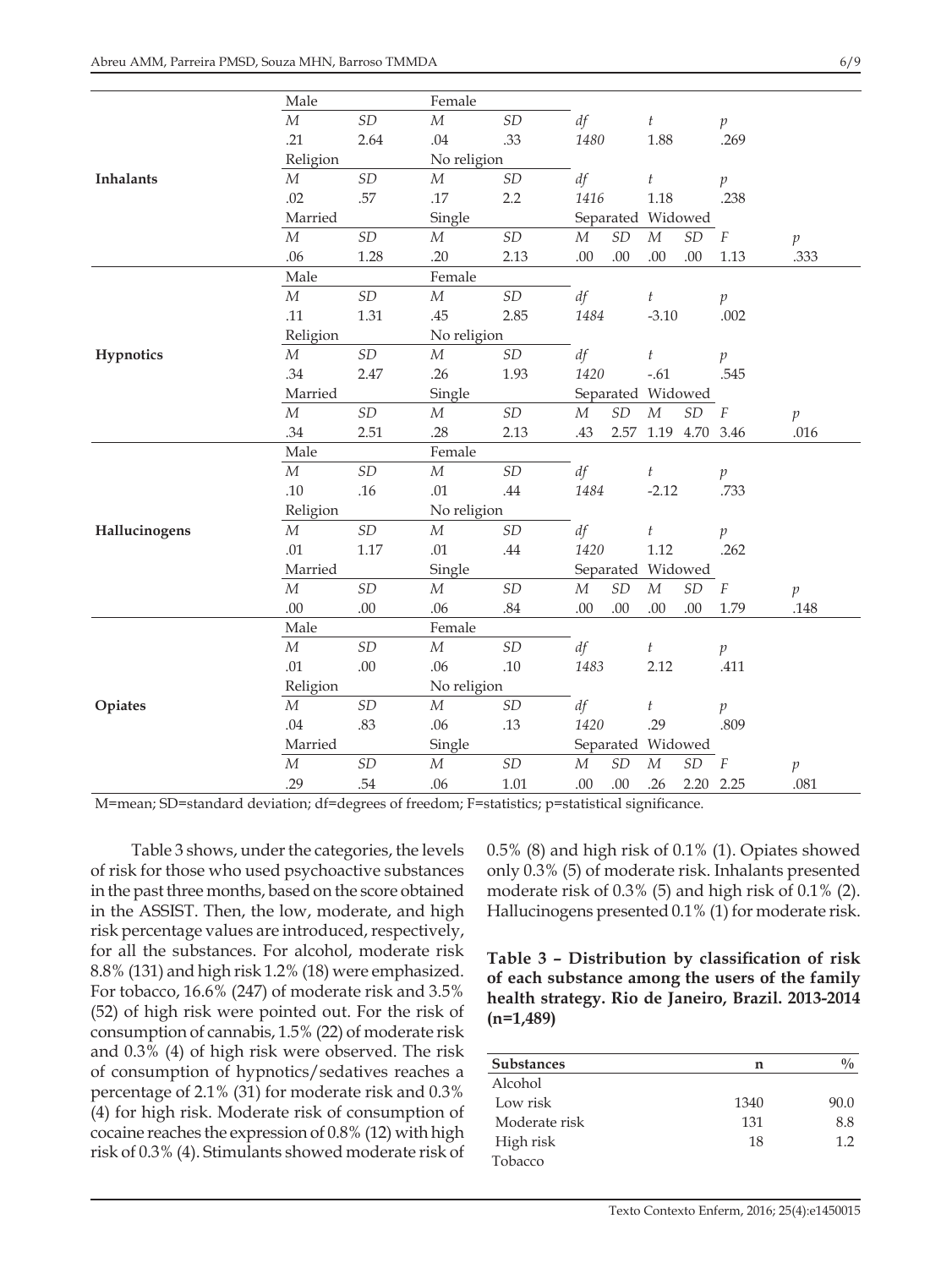| Low risk                | 1190           | 79.9 |
|-------------------------|----------------|------|
| Moderate risk           | 247            | 16.6 |
| High risk               | 52             | 3.5  |
| Cannabis                |                |      |
| Low risk                | 1461           | 98.3 |
| Moderate risk           | 22             | 1.5  |
| High risk               | $\overline{4}$ | 0.3  |
| Hypnotics/sedatives     |                |      |
| Low risk                | 1452           | 97.6 |
| Moderate risk           | 31             | 2.1  |
| High risk               | 4              | 0.3  |
| Cocaine/crack           |                |      |
| Low risk                | 1472           | 98.9 |
| Moderate risk           | 12             | 0.8  |
| High risk               | $\overline{4}$ | 0.3  |
| Stimulants/amphetamines |                |      |
| Low risk                | 1480           | 99.4 |
| Moderate risk           | 8              | 0.5  |
| High risk               | 1              | 0.1  |
| Opiates                 |                |      |
| Low risk                | 1481           | 99.7 |
| Moderate risk           | 5              | 0.3  |
| High risk               |                |      |
| Inhalants               |                |      |
| Low risk                | 1476           | 99.5 |
| Moderate risk           | 5              | 0.3  |
| High risk               | $\overline{2}$ | 0.1  |
| Hallucinogens           |                |      |
| Low risk                | 1486           | 99.9 |
| Moderate risk           | 1              | 0.1  |
| High risk               |                |      |

### **DISCUSSION**

A study was conducted in a population of primary health care users within the scope of the family health strategy in the city of Rio de Janeiro aiming at analyzing the profile of consumption of psychoactive substances in the past three months and its association with the sociodemographic variables in the perspective of the brief intervention. Given these results, in the past three months, it was observed that in our sample, in a general manner, the sociodemographic profile was predominantly female, with a mean age of 39 years, married, with low educational level, and low income. Also, most of them reported to have a religion. These data are similar to population-based studies<sup>13</sup> and other Brazilian studies conducted in primary health care services.<sup>2,11,14</sup>

Regarding the age group, higher levels of risk were observed in younger individuals in relation to the consumption of alcohol, cannabis and inhalants. On the other side, higher risk of tobacco consumption was observed in older individuals. The latter may be explained by the anti-smoking campaign in

Brazil that has been in force for over two decades, and possibly this generation was not covered by this campaign when they were young. However, in relation to higher risks for younger individuals, we may point out higher investments and interventions in health education in schools as recommended by the Health at School Program of the Ministry of Health, particularly providing information and lectures at schools, clubs, and associations in areas assisted by the FHS on psychoactive substances. In this sense, authors point out that these interventions may reflect on important changes in the current and future development of these young individuals.15

Moreover, the higher the educational level and income, the lower the consumption of these substances, evidencing education as a protective factor. It is possible to infer that these characteristics are related to the formation and education in the schools, that is, the higher the level of information, the better the understanding of these people on the sense of promotion of health and quality of life. These data corroborate the findings of similar studies.<sup>2,14-15</sup>

In relation to the mean scores of risk of consumption of psychoactive substances in the past three months, the present study pointed out higher scores related to the consumption of tobacco, alcohol, cannabis, and cocaine for men, emphasizing a higher risk of consumption for individuals who are separated, single, widowed, and have no religion. Epidemiologic data and data from other studies corroborate these findings.2,4,11,16 It is possible to observe and possibly explain the higher risk of consumption by those men for these substances due to the social determinants and the context in which they are inserted, emphasizing social vulnerabilities, such as low educational level, low income, poverty, and even the proximity with violence, as pointed out in international reports.17

On the other hand, a higher risk of consumption as observed in relation to the use of hypnotics for women, with a higher mean value among widowed individuals, corroborating the results found for men regarding the marital status and pointing out a higher risk of use of substances for single, separated, and widowed men, thus evidencing a higher protection for married men, that is, those who have a family. It is possible to observe that the proportion in which the individual establishes themselves, that is, without a partner and/or family, the opportunity to use psychoactive substances is increased, reinforcing the family as a protective factor in relation to the use of these substances. These data corroborate other studies conducted in primary care.11,14,16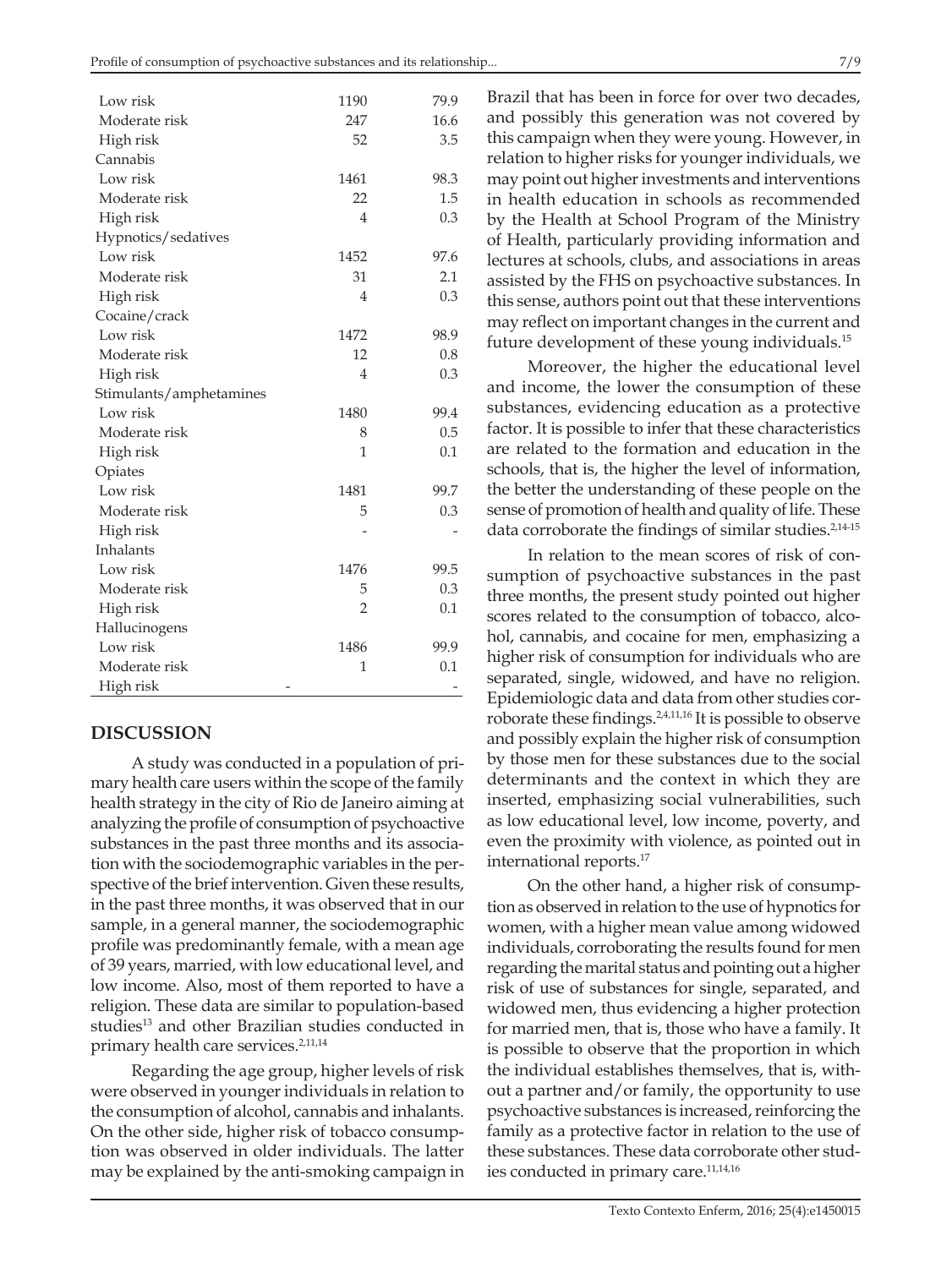Moreover, the study emphasizes the protective role of the variable religion for the risk of consumption of these substances, appearing in the study as a protective factor to the users. Authors have been pointing out religiosity as a protective factor against the consumption of drugs,<sup>18-20</sup> reinforcing that religiosity remains a protective factor against the use of psychoactive substances, both licit and illicit. In this context, it is possible to infer that religion may represent a strength in the sense of helping the professional of the Family Health team to develop preventive actions for the community in partnership with the churches in the covered area in the planning of educational actions for health.21

Finally, according to the level of risk of consumption of psychoactive substances in the past three months, users were classified into three categories. Thus, it was observed that most of the population was classified in the low risk consumption, as expected. Therefore, for the population in this group, following the brief intervention model,<sup>6,9,12</sup> in the feedback, after answering the questionnaire about the use of substances, the nurse and/or nursing undergraduates of the scholarship program informed about the results, congratulated them, and provided information relating to health in general. Regarding the individuals whose consumption was classified in the moderate risk group, the brief intervention model<sup>6,9</sup> was conducted with guidelines for health in relation to the used substance, providing an information leaflet for the user to take home, and finally those patients classified in the high risk group were also instructed in the same way and then referred to assessment and treatment in specialized services.

In this sense, national<sup>2,11,14,16</sup> and international20,22-23 authors have pointed out the efficacy of this model of brief intervention performed by professionals working in primary health care. Therefore, the present study emphasizes the importance of the qualification of the health professionals that develop their activities in primary health care in the FHS in order to provide a better service to people with problems related to alcohol and other drugs welcomed at the health system gateway.

Due to their opportunities of professional performance in a number of scenarios, nurses particularly have a prominent position, as they may apply the BIs to create an opportunity of preventive intervention for diseases caused by alcohol and other drugs. Nurses working in the FHS may particularly incorporate in the nursing visits a brief moment intended for the identification of patients with problems related to the use of these substances. In visits

of patients with hypertension, diabetes, leprosy, tuberculosis, or pregnant women in prenatal visits, and also in health education for groups of adolescents, nurses may help people that may benefit by reducing or quitting the use of such substances.11,14-15,20,24

However, it is important to mention that this study presents some limitations, such as the possibility of occurrence of memory biases as it was conducted in one single area of the city of Rio de Janeiro covered by the FHS. Finally, this study highlights the importance of developing other studies on the theme aimed at knowing the magnitude of the use of psychoactive substances in primary health care that may support the strengthening of public health policies in this area.

### **CONCLUSION**

 In view of the presented results, the analysis of the profile of consumption of psychoactive substances in the past three months of these users evidenced the scenario of this population treated in the family health strategy, where it is possible to observe the presence of problems related to consumption of alcohol and other drugs. Therefore, it indicates opportunities for professionals of the FHS and particularly nurses to perform activities related to the prevention of diseases and promotion of health within the current national policy of basic care in this area. In a general manner, the risks of consumption are interdependent, regardless of being licit or illicit drugs, and further investments in information, especially for young people, must be made.

The use of an instrument (in this case the questionnaire ASSIST) to measure the classification of risk of each substance (low risk, moderate risk, and high risk) points out the fundamental reasons to detect the path to be followed in the systematization of the nurse's visit in this area for a brief intervention, as well as the problems related to the consumption of substances and how to include the test for detection of substances in the daily practice.

Finally, this study points out that the nurse working in the FHS is in an important position in the identification of patients that make use of psychoactive substances, as there is a reorientation of the model in primary care in this context, as recommended by the current national and international public health policies.

## **REFERENCES**

1. World Health Organization (WHO). Global status report on alcohol and health 2014. Genebra (CH): WHO; 2014.